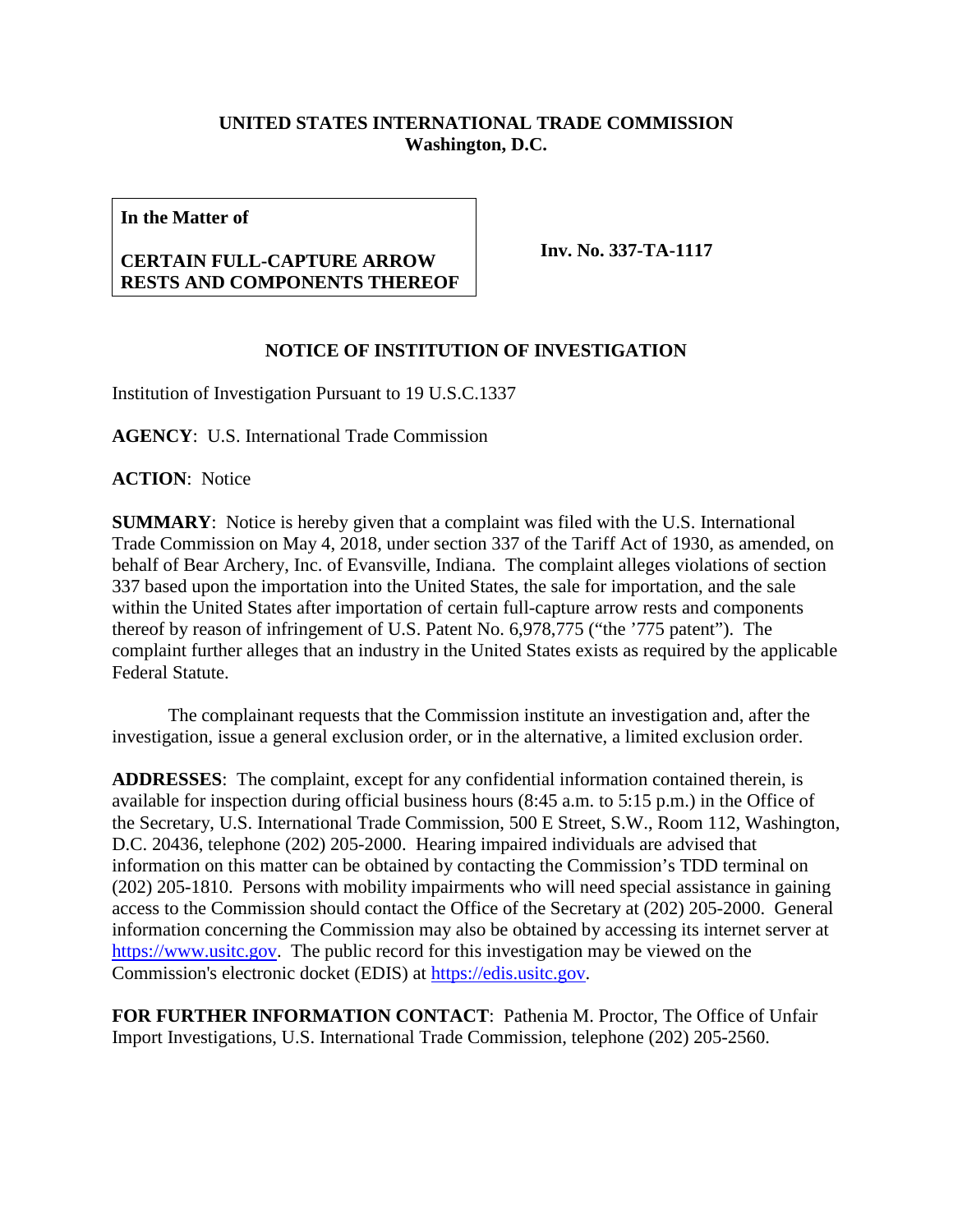## **SUPPLEMENTARY INFORMATION**:

**AUTHORITY**: The authority for institution of this investigation is contained in section 337 of the Tariff Act of 1930, as amended, 19 U.S.C. 1337 and in section 210.10 of the Commission's Rules of Practice and Procedure, 19 C.F.R. 210.10 (2018).

**SCOPE OF INVESTIGATION**: Having considered the complaint, the U.S. International Trade Commission, on June 5, 2018, **ORDERED THAT** –

(1) Pursuant to subsection (b) of section 337 of the Tariff Act of 1930, as amended, an investigation be instituted to determine whether there is a violation of subsection  $(a)(1)(B)$  of section 337 in the importation into the United States, the sale for importation, or the sale within the United States after importation of products identified in paragraph (2) by reason of infringement of one or more of claims 1-3, 5-7, 16-22, 24-26, 31-33, and 35 of the '775 patent; and whether an industry in the United States exists as required by subsection (a)(2) of section 337;

(2) Pursuant to section 210.10(b)(1) of the Commission's Rules of Practice and Procedure, 19 C.F.R. § 210.10(b)(1), the plain language description of the accused products or category of accused products, which defines the scope of the investigation, is "arrow rests having a slotted circular shaped ring with bristles pointed inward to provide radial support for an arrow, which are designed for attachment to an archery bow to support an arrow before it is fired";

(3) For the purpose of the investigation so instituted, the following are hereby named as parties upon which this notice of investigation shall be served:

(a) The complainant is:

Bear Archery, Inc. 817 Maxwell Avenue Evansville, IN 47706

(b) The respondents are the following entities alleged to be in violation of section 337, and are the parties upon which the complaint is to be served:

> 2BULBS Technology Co. Ltd. Qilin Technology Innovation Park, Nanjing, Jiangsu China 210046

Ningbo Linkboy Outdoor Sports Co., Ltd B1, 599 Qiming Road, Xiaying Town, Yinzhou District, Ningbo, Zhejiang, China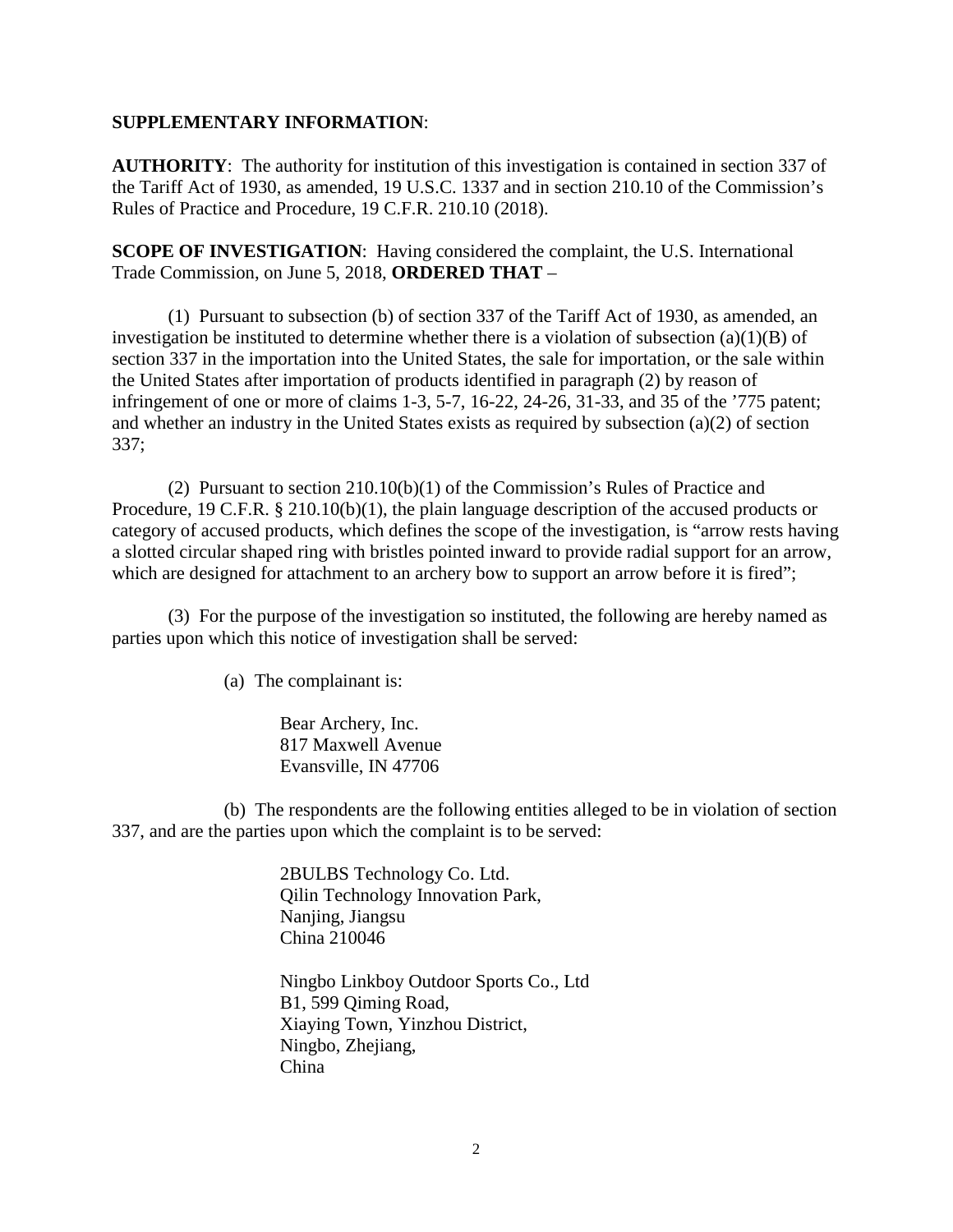Shenzhen Keepmyway Tech. Co., Ltd. Building 2, Bagualing Industrial Zone, Bagua 2nd Rd., Futian District Shenzhen, Guangdong China 518000

Zhengzhou IRQ Outdoor Sports Co., Ltd. Shengshijingwei Building B, No. 18, Xinghua North St., Zhengzhou, Henan China

Wenqing Zhang Room 308, No. 2, Fuhua Building Fuhua Road, Futian District Shenzhen, Guangdong China 51800

Tingting Ye Freecity 659 Huaqiangbei, Futian District Shenzhen, Guangdong China 51800

Tao Li Shenzhenshi Longhuaqu Dalangjiedao Tongshengshequ Iinchenggongyeyuan Disandong 11 Lou Afengeti, Shenzhen, Guangdong China 518000

Sean Yuan 97 Fuzhou South Road Jiaozhou, Qingdao, Shandong China 266300

(c) The Office of Unfair Import Investigations, U.S. International Trade Commission, 500 E Street, S.W., Suite 401, Washington, D.C. 20436; and

(4) For the investigation so instituted, the Chief Administrative Law Judge, U.S. International Trade Commission, shall designate the presiding Administrative Law Judge.

Responses to the complaint and the notice of investigation must be submitted by the named respondents in accordance with section 210.13 of the Commission's Rules of Practice and Procedure, 19 C.F.R. 210.13. Pursuant to 19 C.F.R. 201.16(e) and 210.13(a), such responses will be considered by the Commission if received not later than 20 days after the date of service